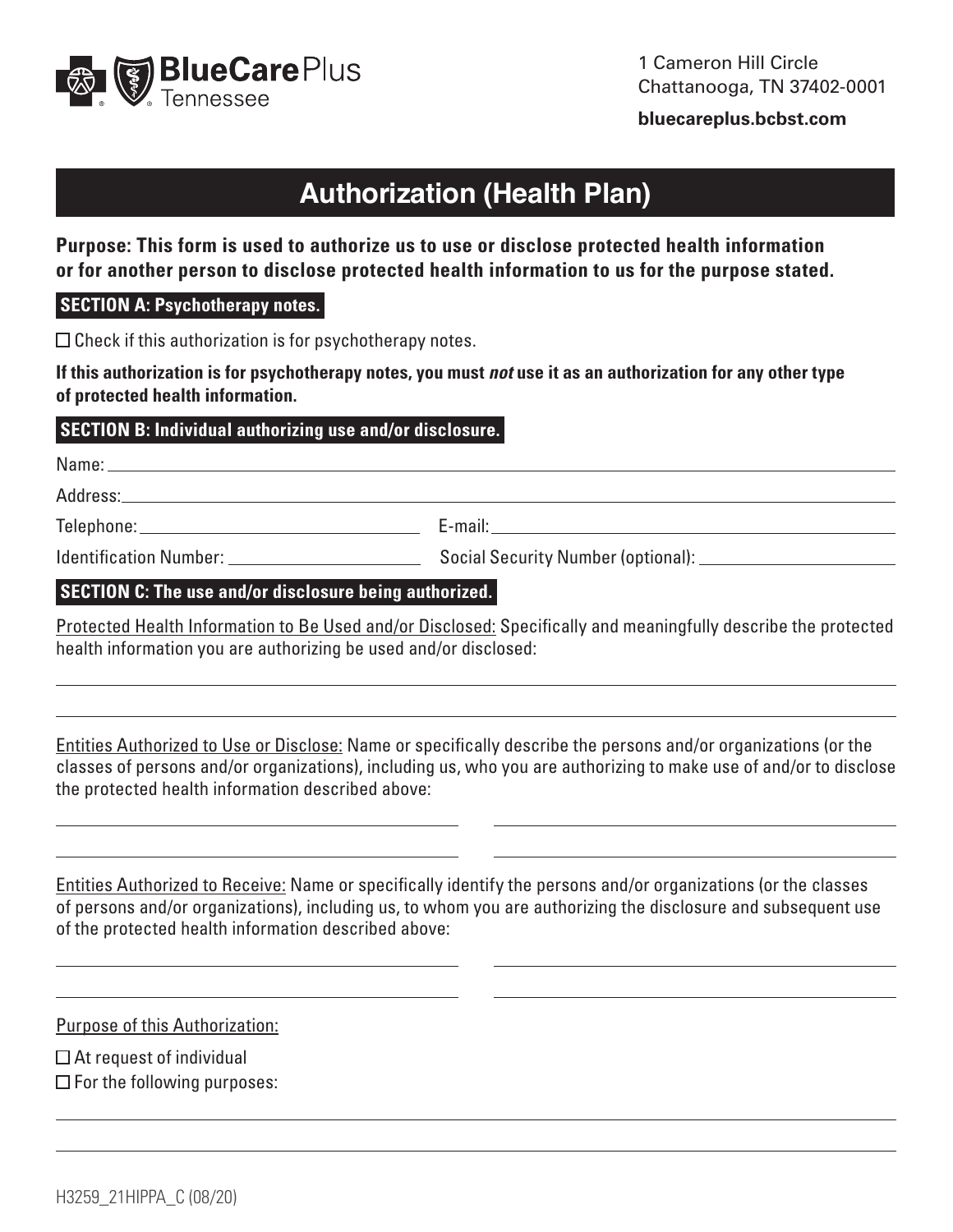### AUTHORIZATION

No Conditions: This authorization is voluntary. We will not condition your enrollment in a health plan, eligibility for benefits or payment of claims on giving this authorization.

Effect of Granting this Authorization: The protected health information described below may be disclosed to and/or received by persons or organizations that are not health plans, covered health care providers or health care clearinghouses subject to federal health information privacy laws They may further disclose the protected health information, and it may no longer be protected by federal health information privacy laws.

## **SECTION D: Expiration and revocation.**

Expiration: This authorization will expire (complete one):

 $\square$  On  $\_\_\_\_\_\_\_\_\_\_\$ 

 $\square$  On occurrence of the following event (which must relate to the individual or to the purpose of the use and/or disclosure being authorized):

Right to Revoke: I understand that I may revoke this authorization at any time by giving written notice of my revocation to the Contact Office listed below. I understand that revocation of this authorization will not affect any action you took in reliance on this authorization before you received my written notice of revocation.

# **Contact Office:**

BlueCross BlueShield of Tennessee Privacy Office 1 Cameron Hill Circle Chattanooga, TN 37402

# INDIVIDUAL'S SIGNATURE.

I, 1. Consider the contents of this consider the contents of this proportunity to read and consider the contents of this authorization, and I understand that, by signing this form, I am confirming my authorization of the use and/or disclosure of my protected health information, as described in this form.

Signature: Date:

If this authorization is signed by a personal representative on behalf of the individual, complete the following:

Personal Representative's Name:

Relationship to Individual:

# **YOU ARE ENTITLED TO A COPY OF THIS AUTHORIZATION AFTER YOU SIGN IT.**

#### **Please return completed form to:**

BlueCross BlueShield of Tennessee Privacy Office 1 Cameron Hill Circle Chattanooga, TN 37402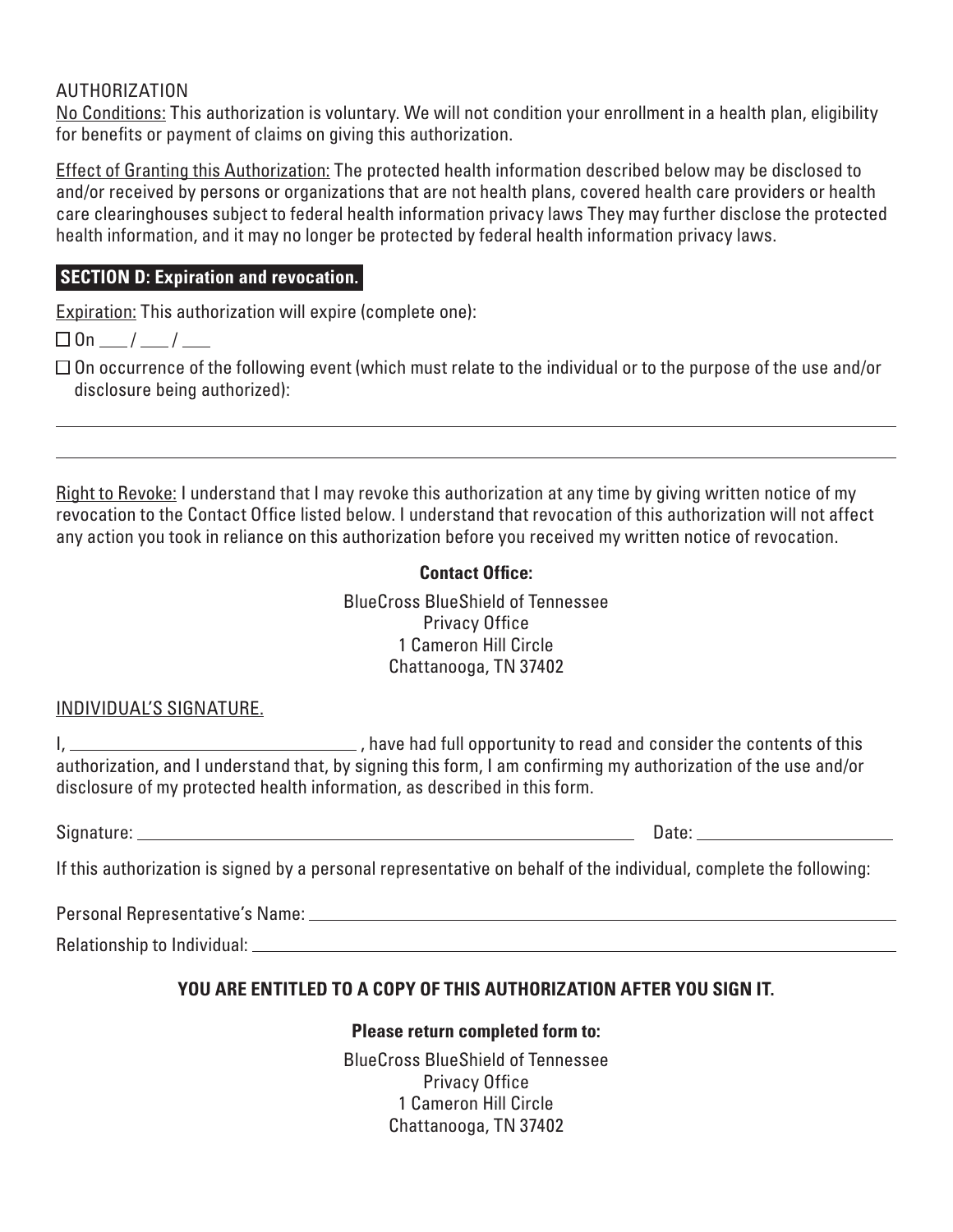

# **Nondiscrimination Notice**

BlueCross BlueShield of Tennessee (BlueCross), including its subsidiaries SecurityCare of Tennessee, Inc. and Volunteer State Health Plan, Inc. also doing business as BlueCare Tennessee, complies with applicable Federal civil rights laws and does not discriminate on the basis of race, color, national origin, age, disability or sex. BlueCross does not exclude people or treat them differently because of race, color, national origin, age, disability or sex.

BlueCross:

- Provides free aids and services to people with disabilities to communicate effectively with us, such as: (1) qualified interpreters and (2) written information in other formats, such as large print, audio and accessible electronic formats.
- **Provides free language services to people whose primary language is not English,** such as: (1) qualified interpreters and (2) written information in other languages.

If you need these services, contact Member Service at the number on the back of your Member ID card or call **1-800-332-5762**, TTY **711**. From **Oct. 1 to March 31**, you can call us 7 days a week from 8 a.m. to 9 p.m. ET. From **April 1 to Sept. 30**, you can call us Monday through Friday from 8 a.m. to 9 p.m. ET. Our automated phone system may answer your call outside of these hours and during holidays.

If you believe that BlueCross has failed to provide these services or discriminated in another way on the basis of race, color, national origin, age, disability or sex, you can file a grievance ("Nondiscrimination Grievance"). For help with preparing and submitting your Nondiscrimination Grievance, contact Member Service at the number on the back of your Member ID card or call **1-800-332-5762**, TTY **711**. They can provide you with the appropriate form to use in submitting a Nondiscrimination Grievance. You can file a Nondiscrimination Grievance in person or by mail, fax or email. Address your Nondiscrimination Grievance to: Nondiscrimination Compliance Coordinator; c/o Manager, Operations, Member Benefits Administration; 1 Cameron Hill Circle, Suite 0019, Chattanooga, TN 37402-0019; 423-591-9208 (fax); Nondiscrimination\_OfficeGM@bcbst.com (email).

You can also file a civil rights complaint with the U.S. Department of Health and Human Services, Office for Civil Rights, electronically through the Office for Civil Rights Complaint Portal, available at [https://ocrportal.hhs.gov/ocr/portal/lobby.jsf,](https://ocrportal.hhs.gov/ocr/portal/lobby.jsf) or by mail or phone at: U.S. Department of Health and Human Services, 200 Independence Avenue SW., Room 509F, HHH Building, Washington, DC 20201, 1-800-368-1019, 1-800-537-7697 (TDD), 8:30 a.m. to 8 p.m. ET. Complaint forms are available at<http://www.hhs.gov/ocr/office/file/index.html>.